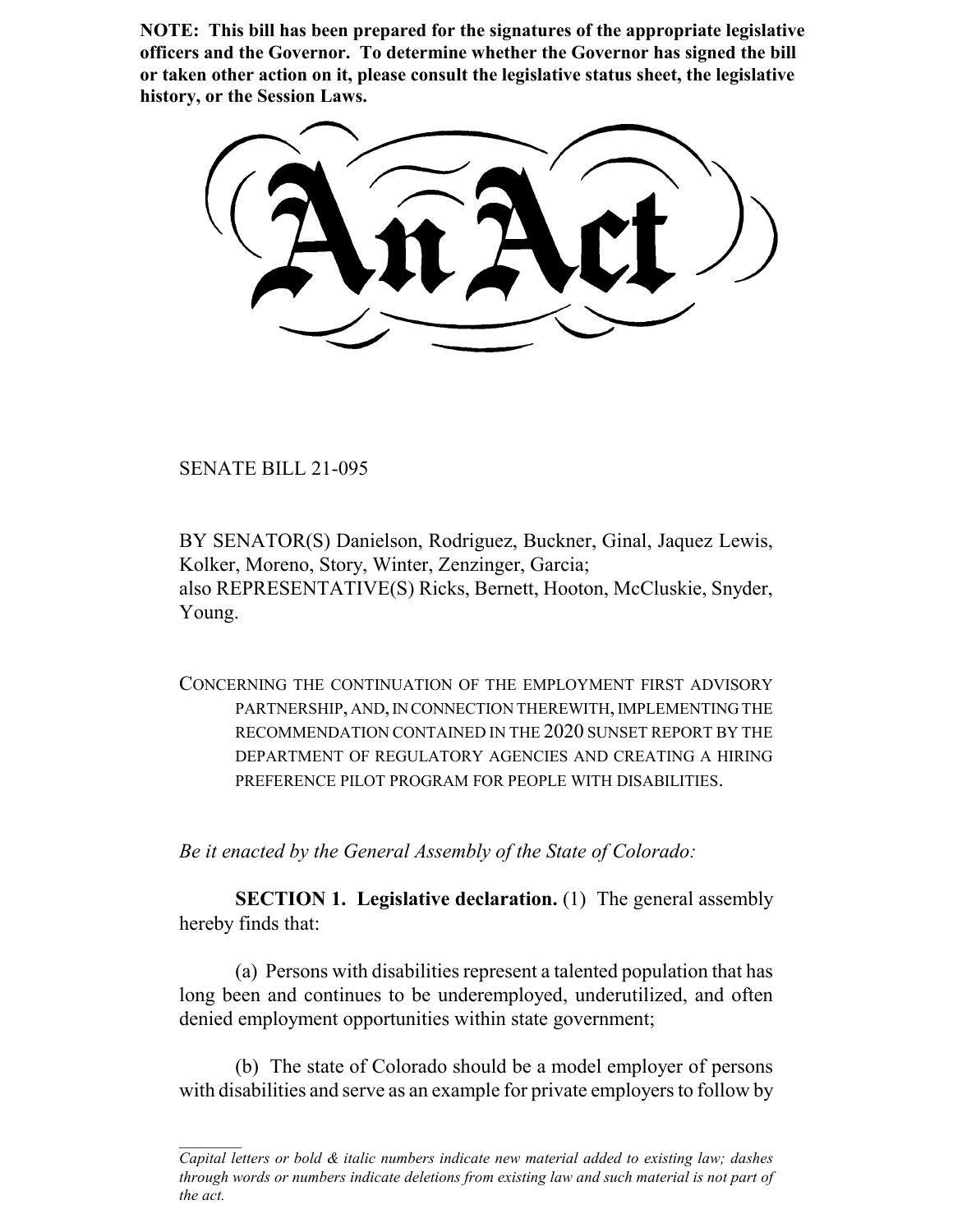creating programs and enacting policies that increase the inclusion of persons with disabilities in the state workforce;

(c) In many cases, an individual's experience as a person with a disability is an underappreciated asset in considering the person for state employment; and

(d) It is a strategic priority of the employment first advisory partnership to support the implementation of a state hiring program for persons with disabilities.

(2) Therefore, the general assembly intends to create a hiring preference pilot program for persons with disabilities to encourage state agencies to increase the number of employed persons with disabilities and improve the state's practices on recruiting and hiring persons with disabilities.

**SECTION 2.** In Colorado Revised Statutes, 8-84-303, **repeal** (8) as follows:

**8-84-303. Employment first advisory partnership memorandum of understanding - reporting.** (8)  $(a)$  This section is repealed, effective September 1, 2021.

(b) Prior to repeal of the employment first advisory partnership, the department of regulatory agencies shall conduct a sunset review pursuant to the provisions of section 2-3-1203, C.R.S.

**SECTION 3.** In Colorado Revised Statutes, 8-84-304, **repeal** (4) as follows:

**8-84-304. Duties of the employment first advisory partnership - strategic plan.** (4) (a) This section is repealed, effective September 1, 2021.

(b) Prior to repeal of the employment first advisory partnership, the department of regulatory agencies shall conduct a sunset review pursuant to the provisions of section 2-3-1203.

**SECTION 4.** In Colorado Revised Statutes, 2-3-1203, **repeal**

PAGE 2-SENATE BILL 21-095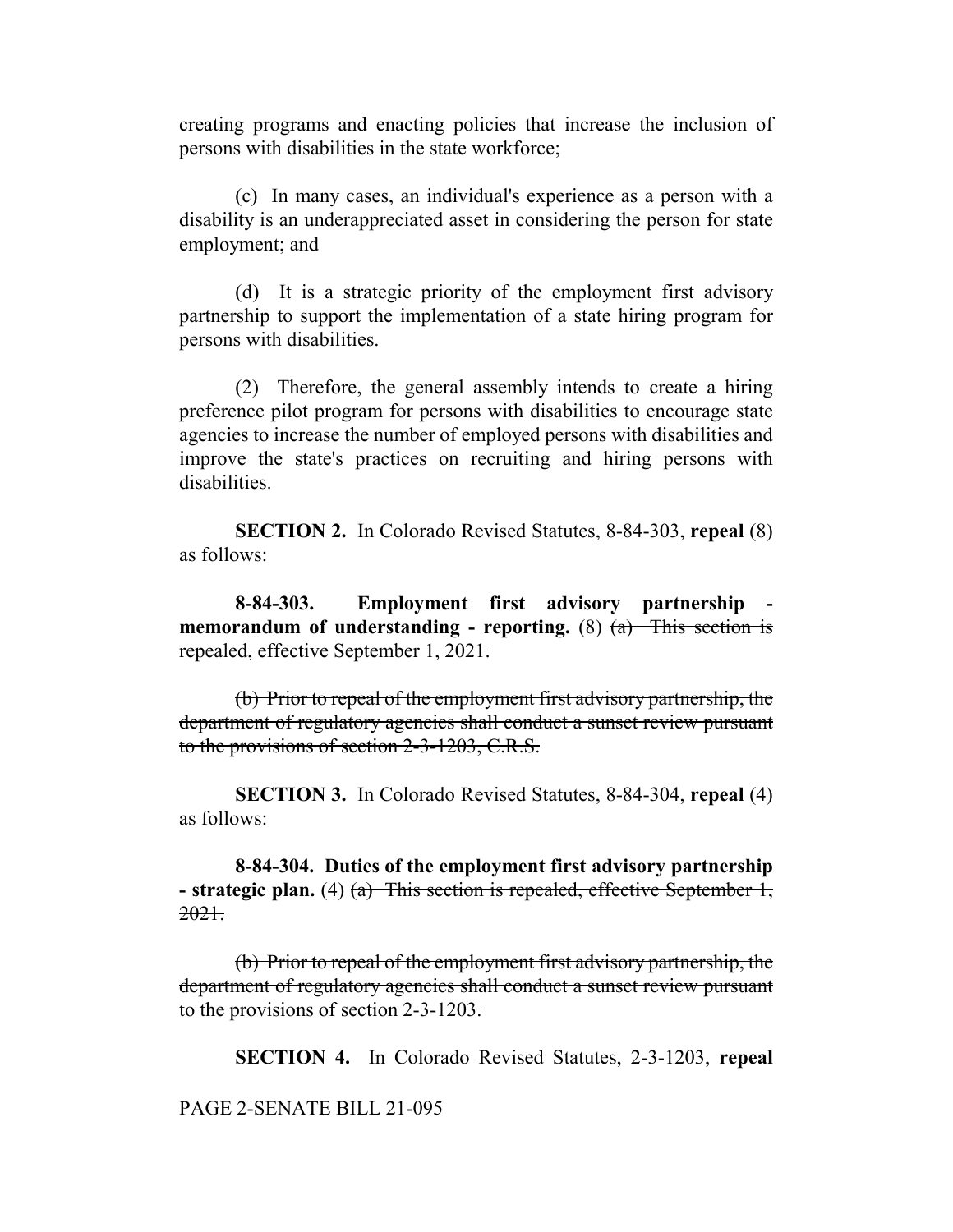$(12)(a)(VI)$  as follows:

**2-3-1203. Sunset review of advisory committees - legislative declaration - definition - repeal.** (12) (a) The following statutory authorizations for the designated advisory committees will repeal on September 1, 2021:

(VI) The employment first advisory partnership in the department of labor and employment described in sections 8-84-303 and 8-84-304.

**SECTION 5.** In Colorado Revised Statutes, 8-84-301, **amend** (1) as follows:

**8-84-301. Definitions.** As used in this part 3, unless the context otherwise requires:

(1) "Agency partners" means the department, the department of health care policy and financing, the department of education, the department of higher education, and the department of human services, THE COLORADO OFFICE OF EMPLOYMENT FIRST, JFK PARTNERS WITHIN THE DEPARTMENT OF PEDIATRICS OF THE UNIVERSITY OF COLORADO SCHOOL OF MEDICINE, AND THE UNIVERSITY OF COLORADO ANSCHUTZ MEDICAL CAMPUS.

**SECTION 6.** In Colorado Revised Statutes, 24-50-112.5, **amend**  $(1)(b)(I)$ ; and **add**  $(8)$  as follows:

**24-50-112.5. Selection system - definitions - rules - report repeal.** (1) (b) (I) Appointments and promotions to positions shall be based on a fair and open comparative analysis of candidates based on objective criteria. Selections shall be made without regard to race, color, creed, religion, national origin, ancestry, age, sexual orientation, marital status, or political affiliation and without regard to sex or disability except as otherwise provided by law OR SUBSECTION (8) OF THIS SECTION.

(8) **Hiring preference pilot program for persons with disabilities.** (a) (I) THE EXECUTIVE DIRECTOR OF THE DEPARTMENT OF LABOR AND EMPLOYMENT, IN COLLABORATION WITH THE STATE PERSONNEL DIRECTOR, SHALL DEVELOP AND IMPLEMENT A HIRING PREFERENCE PILOT PROGRAM FOR PERSONS WITH DISABILITIES APPLYING FOR A POSITION IN THE DEPARTMENT.

## PAGE 3-SENATE BILL 21-095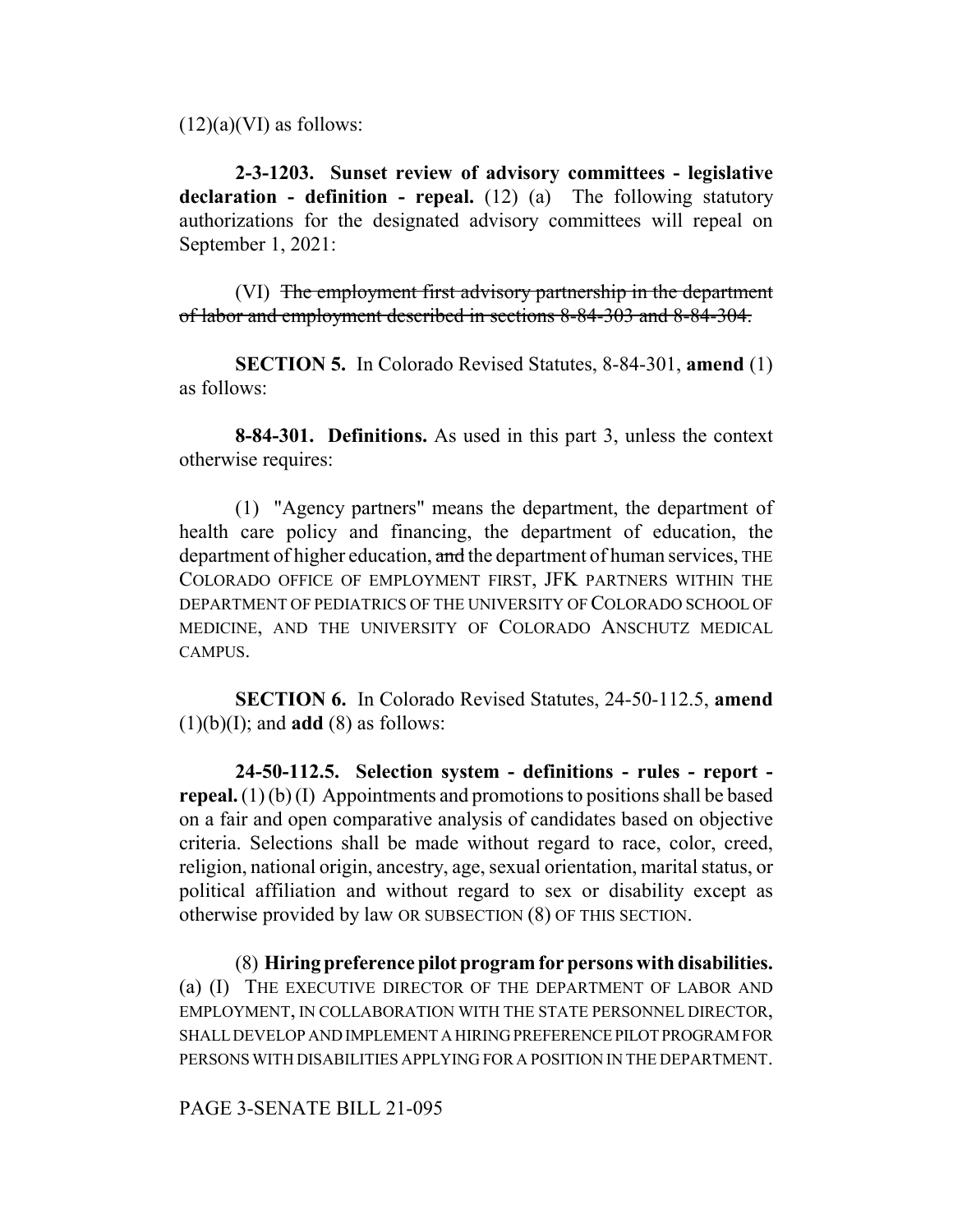(II) WHEN THE DEPARTMENT USES A NONNUMERICAL METHOD UNDER THE PILOT PROGRAM FOR THE COMPARATIVE ANALYSIS OF CANDIDATES FOR A POSITION IN THE DEPARTMENT, THE DEPARTMENT SHALL ADD ALL APPLICANTS WHO ARE ELIGIBLE FOR THE PREFERENCE FOR PEOPLE WITH DISABILITIES AND WHO MEET ALL MINIMUM AND SPECIAL QUALIFICATIONS UNDER THIS SUBSECTION (8) TO THE REFERRAL LIST FOR INTERVIEW.

(III) WHEN THE DEPARTMENT USES A NUMERICAL METHOD UNDER THE PILOT PROGRAM FOR THE COMPARATIVE ANALYSIS OF CANDIDATES FOR A POSITION IN THE DEPARTMENT, THE DEPARTMENT SHALL ADD FIVE POINTS TO THE FINAL SCORE OF THE APPLICANT WHEN ALL ELEMENTS OF THE SELECTION PROCESS ARE COMPLETED, BUT PRIOR TO REFERRAL OF AN APPLICANT FOR INTERVIEW FOR THE POSITION.

(IV) AN APPLICANT IS ELIGIBLE FOR A PREFERENCE UNDER THIS SUBSECTION (8) IF THE CANDIDATE:

(A) MEETS THE MINIMUM QUALIFICATIONS OR ANY OTHER REQUIREMENTS FOR THE POSITION;

(B) IS A PERSON WITH A DISABILITY, AS DEFINED IN THE FEDERAL "AMERICANS WITH DISABILITIES ACT OF 1990", 42 U.S.C. SEC. 12101 ET SEQ., AS AMENDED, WHO HAS VOLUNTARILY IDENTIFIED AS A PERSON WITH A DISABILITY ON THE APPLICATION FOR THE POSITION AND WHO HAS REQUESTED TO PARTICIPATE IN THE PILOT PROGRAM; AND

(C) SUBMITS PROOF OF A DISABILITY IN A FORM AND MANNER SPECIFIED UNDER THE PILOT PROGRAM.

(V) AN APPLICANT MAY BE GIVEN BOTH THE VETERAN'S PREFERENCE AND A DISABILITY PREFERENCE, BUT AN APPLICANT IS NOT ELIGIBLE FOR BOTH A DISABLED VETERAN'S PREFERENCE AND A DISABILITY PREFERENCE.

(b) THE PILOT PROGRAM IS NOT AVAILABLE TO A CANDIDATE SEEKING A PROMOTION OR TO A PERSON CURRENTLY EMPLOYED BY THE STATE.

(c) WHEN THE PILOT PROGRAM IS DEVELOPED UNDER THIS SUBSECTION (8):

## PAGE 4-SENATE BILL 21-095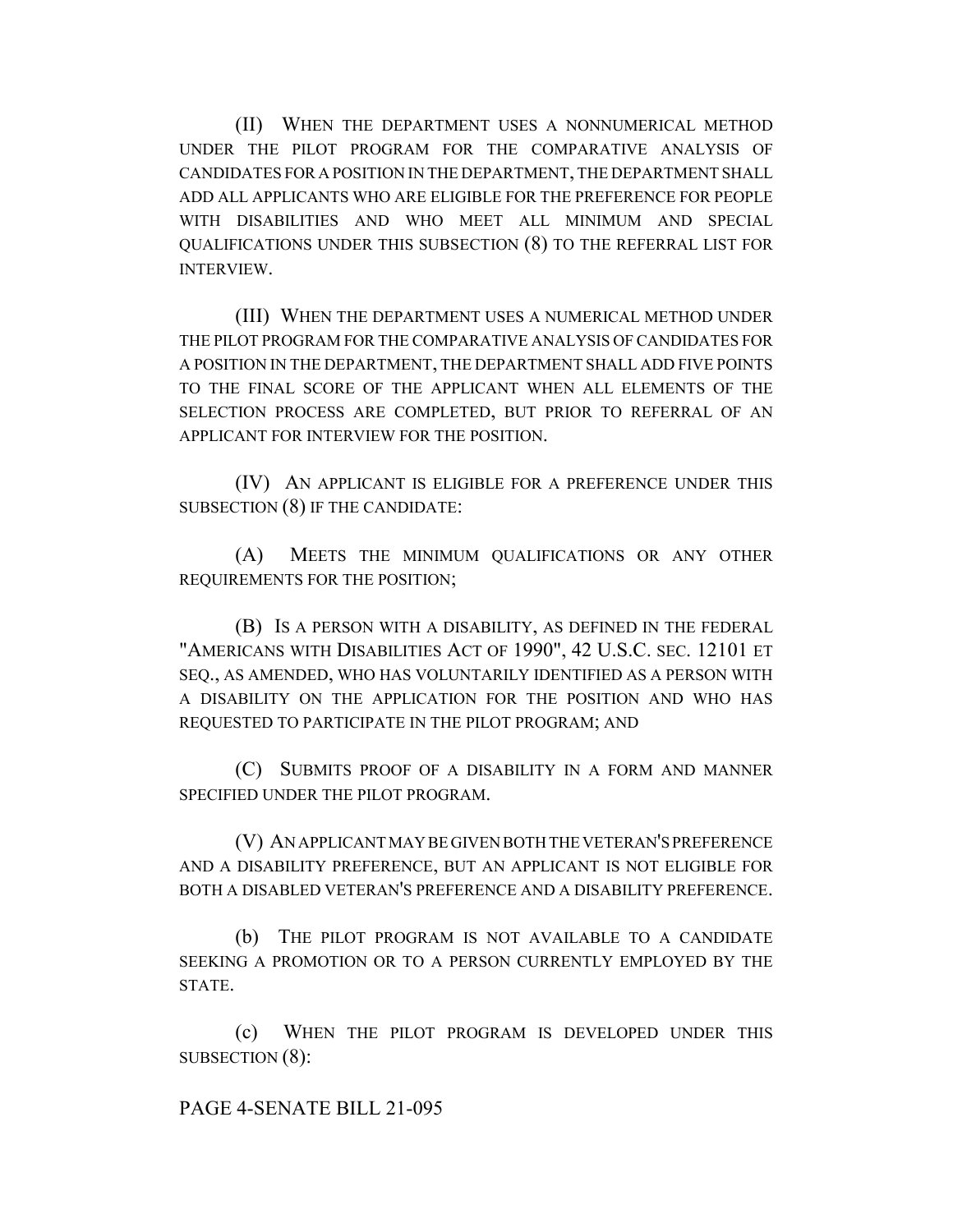(I) THE STATE PERSONNEL DIRECTOR SHALL ADOPT OR AMEND RULES AS NECESSARY TO ENABLE THE IMPLEMENTATION OF THE PILOT PROGRAM;

(II) THE DEPARTMENT SHALL IMPLEMENT THE PILOT PROGRAM NO LATER THAN JANUARY 1, 2023;

(III) THE STATE PERSONNEL DIRECTOR MAY ALLOW OTHER PRINCIPAL DEPARTMENTS TO IMPLEMENT THE PILOT PROGRAM FOR APPOINTMENTS TO POSITIONS WITHIN THOSE DEPARTMENTS; AND

(IV) THE PILOT PROGRAM MAY NOT BE USED BY ANY PRINCIPAL DEPARTMENT AFTER DECEMBER 31, 2027.

(d) BY NOVEMBER 1, 2027, ANY PRINCIPAL DEPARTMENT THAT PARTICIPATES IN THE PILOT PROGRAM SHALL SUBMIT A REPORT TO THE STATE PERSONNEL DIRECTOR. THE STATE PERSONNEL DIRECTOR SHALL COMPILE ALL REPORTS AND SUBMIT ONE FINAL REPORT TO THE HOUSE BUSINESS AFFAIRS AND LABOR COMMITTEE AND THE SENATE BUSINESS, LABOR, AND TECHNOLOGY COMMITTEE, OR ANY SUCCESSOR COMMITTEES. THE REPORT MUST INCLUDE AT LEAST THE FOLLOWING INFORMATION:

(I) THE PERIOD WHEN THE PILOT PROGRAM WAS USED BY THE DEPARTMENT;

(II) THE NUMBER OF APPLICANTS FOR APPOINTMENTS WITHIN THE DEPARTMENT THAT OPTED TO PARTICIPATE IN THE PILOT PROGRAM;

(III) THE NUMBER OF PERSONS WITH DISABILITIES WHO WERE APPOINTED TO POSITIONS WITHIN THE DEPARTMENT; AND

(IV) ANY OTHER DETERMINING FACTORS OF DATA THAT MAY AFFECT THE IMPLEMENTATION OF A PERMANENT PROGRAM.

(e) AS USED IN THIS SUBSECTION (8):

(I) "DEPARTMENT" MEANS THE DEPARTMENT OF LABOR AND EMPLOYMENT.

(II) "PILOT PROGRAM" MEANS THE HIRING PREFERENCE PILOT PROGRAM, CREATED IN THIS SUBSECTION (8), FOR PEOPLE WITH DISABILITIES.

## PAGE 5-SENATE BILL 21-095